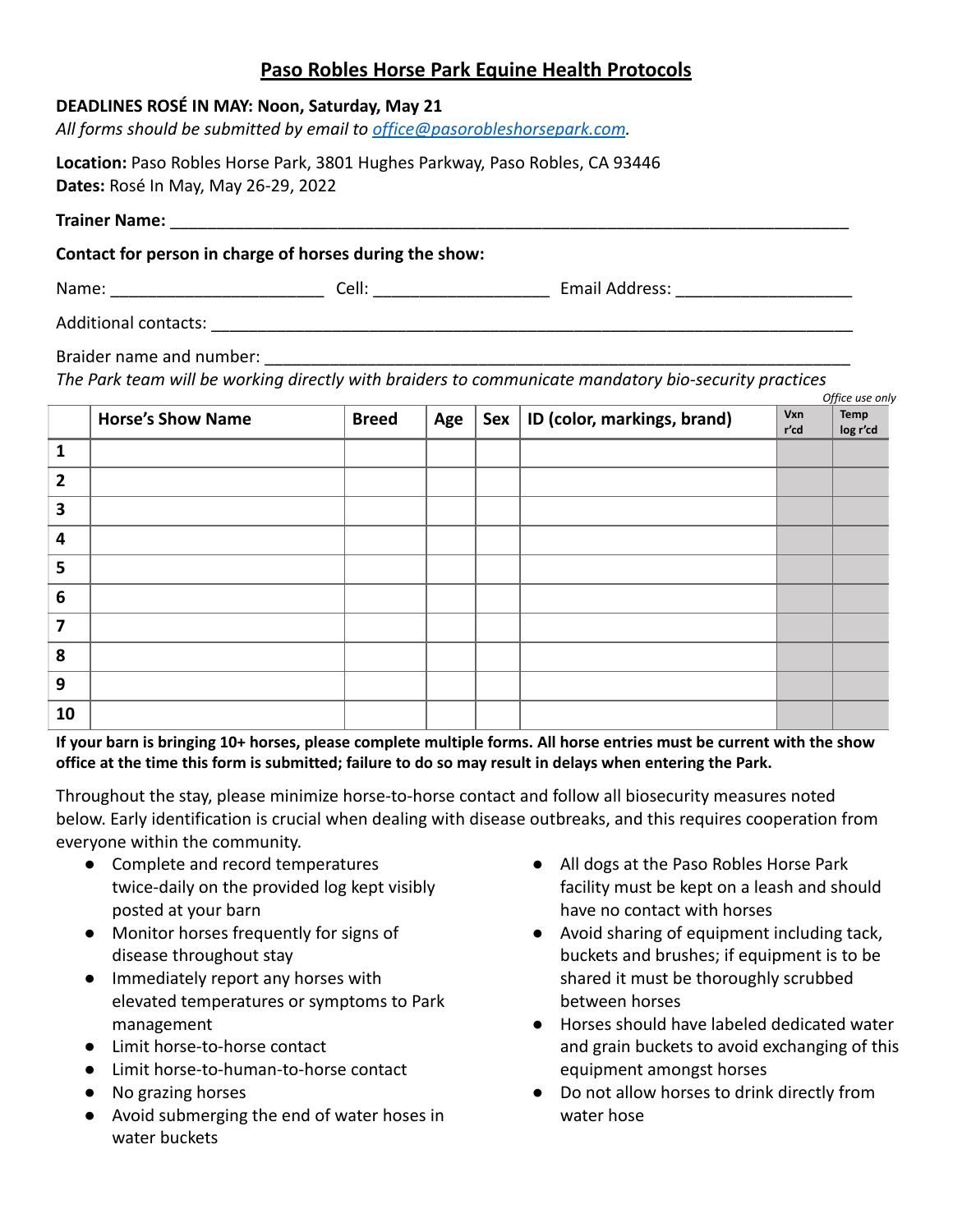## **Please initial to confirm or answer the following questions for EVERY horse noted in the above list. Seven days prior to arrival for Rosé In May, May 26-29**

- #1 I confirm each horse has current vaccines for influenza and EHV. Please see below for required vaccine format and submission details.
- #2 \_\_\_\_\_ I confirm each horse above will have temperatures monitored twice daily for the seven (7) days prior to arrival at the Park. If a temperature above 101.5 degrees F is detected, that horse will not be brought to the Paso Robles Horse Park.
- #3 \_\_\_\_\_ I confirm each horse has been in good health and had no signs of respiratory distress or neurological symptoms in the seven (7) days prior to arrival at the Park.
- #4 I confirm each horse is not coming from another horse show facility or multi-trainer training facility located in the high risk counties of Riverside County, Orange County, Santa Clara County, San Mateo County as identified by CDFA as of March 13, 2022.

*If you cannot confirm item #4, email [adief@pasorobleshorsepark.com](mailto:adief@pasorobleshorsepark.com) or call 805-369-1338 immediately to discuss the specifics details of your exposure risk.*

#5 \_\_\_\_\_ I confirm none of the horses have attended Desert International Horse Park, Murieta Equestrian Center or Los Angeles Equestrian Center, or been at a facility with a confirmed positive EHV-1 case since February 7, 2022.

*If you cannot confirm item #5, please complete the following section aligned with the USEF return to competition guidelines and submit documentation related to this activity with this form.*

*\_\_\_\_\_Two samples were taken using nasopharyngeal swabs and must be analyzed by PCR testing on day 7 and day 14. Day 0 is considered to be the day your horse left the facility with an exposure. Both swabs must result in negative test results to EHV-1.*

*-or-*

*-or-*

*\_\_\_\_\_The horses were isolated for 21 days, rectal temperatures were taken and recorded during the isolation period, and samples must be taken after day 21 using a nasopharyngeal swab to test for EHV-1 via PCR analysis. Day 0 is considered to be the day your horse left the facility with an exposure. The swab must result in a negative PCR test result to EHV-1.*

*\_\_\_\_\_The horses were isolated for a minimum of 28 days with no signs of respiratory distress or neurological symptoms. Day 0 is considered to be the day your horse left the facility with an exposure.*

All of the above noted horses entering the Paso Robles Horse Park are currently healthy and have not displayed a temperature of over 101.5 degrees F in the seven (7) days prior to entering the Paso Robles Horse Park. Additionally, these horses' temperatures have been monitored twice daily for seven (7) days and a [Temperature Log](https://pasorobleshorsepark.com/wp-content/uploads/2022/03/Temp-log.pdf) will be provided to Park management at the time of arrival. Throughout showing at the Paso Robles Horse Park all horses' temperatures and overall health will continue to be monitored.

All vaccine records must be submitted on veterinary letterhead and signed by a licensed veterinarian or organized using the [USEF Vaccination Form](https://www.usef.org/forms-pubs/xUbu-pT8eLM/equine-vaccination-record). Submitted information must clearly indicate each horse attending the show by show name and the dates vaccines were administered. Please note that to be current and active, the EVH-1 vaccine must have been received within the following dates 11/24/2021-5/12/2022.